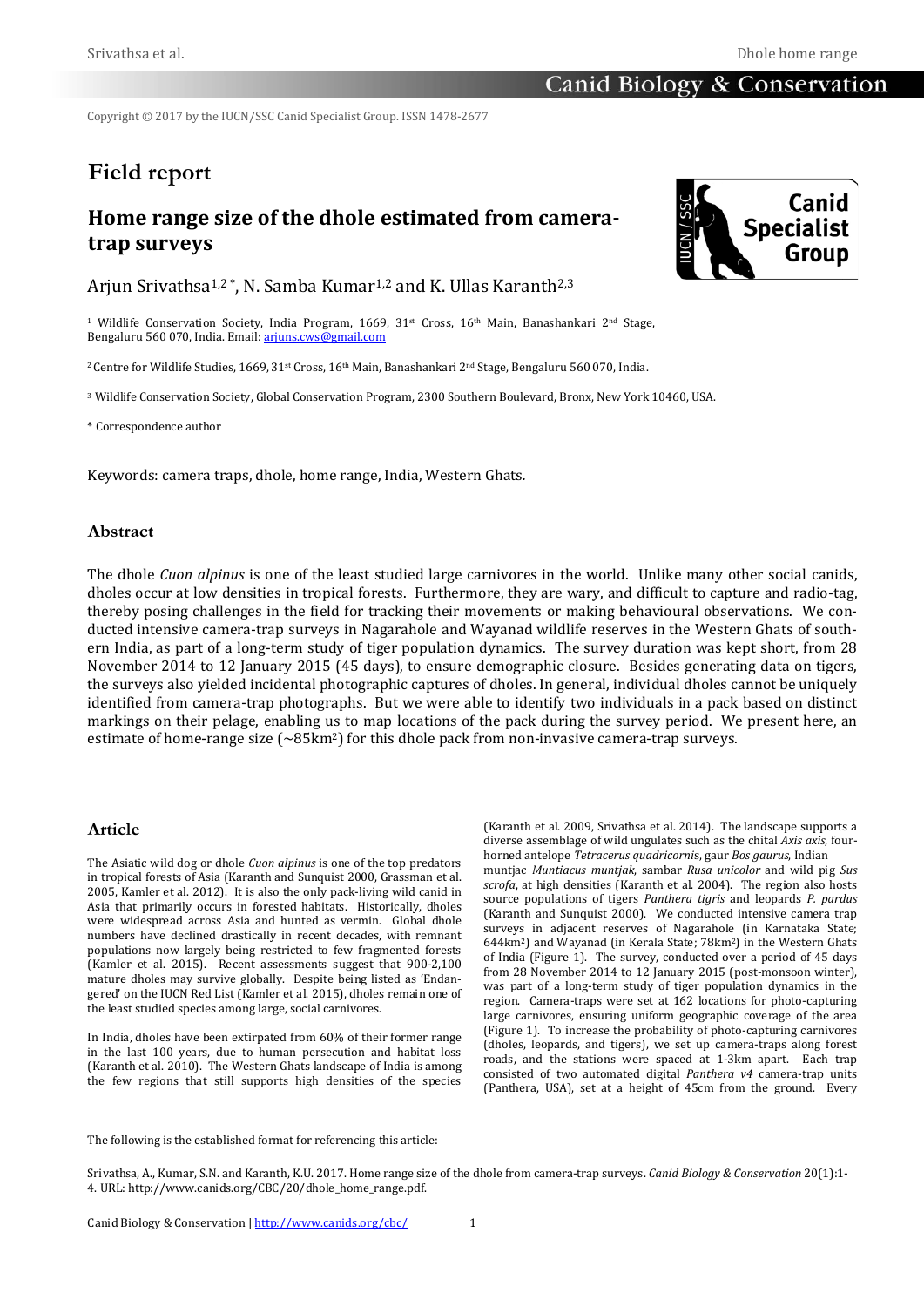photo-capture event of a large carnivore had associated data on the location, date and time. These data together constituted a photoencounter event. We treated any two capture events ('event' being a series of dhole photo-captures) that were >60 minutes apart as separate encounters, in order to avoid double counts. The traps were regularly checked to maintain corrected date/time information.



Figure 1: Study areas Nagarahole National Park (State of Karnataka) and Wayanad Wildlife Sanctuary (State of Kerala), in the Western Ghats of India. The black dots are camera-trap locations. Inset: Location of Karnataka and Kerala in India.

We identified one individual dhole belonging to a pack, which had distinct scars on the flanks, likely from an injury (Figure 2). This individual was first photo-captured on 8 December 2014 within the limits of Wayanad Wildlife Sanctuary and assigned the ID number DHL-101. Using the encounters of DHL-101, we also identified another another individual with distinct white colouration on the lower right forelimb (Figure 3). The second animal was assigned an ID number of DHL-102. Based on these uniquely identifiable marks, uncommon among dholes, we used photo-encounters of either of these two animals to identify the capture events for the entire pack. The pack consisted of a minimum of five individuals (DHL-101, DHL-102, and three unidentifiable members that were photo-captured in a single image). Since we could not distinctly identify the other members, the pack possibly could have had more individuals. The spatial locations of camera-traps and the number of pack encounters in the corresponding locations are presented in Table 1.



Figure 2: Photo-captures of DHL-101 (top row) and DHL-102 (bottom row); the two individuals from the identified pack.



Figure 3: Individuals labelled DHL-101 and DHL-102 from the pack, identified based on an injury mark (yellow circle) and white coloration on the lower right forelimb (blue circle), respectively, photocaptured in a single frame.

Table1: List of camera-trap stations, geographical coordinates and number of encounters of the identified dhole pack in Nagarahole and Wayanad reserves, India. Location code NH refers to Nagarahole National Park, and location code WY refers to Wayanad Wildlife Sanctuary.

| Camera-trap<br>location | Longitude   | Latitude     | Number of<br>encounters |  |
|-------------------------|-------------|--------------|-------------------------|--|
| NH001                   | 76°5'54.97" | 11º58'53.04" | 1                       |  |
| NH002                   | 76%'56.87"  | 11058'45.48" | $\mathbf{1}$            |  |
| NH003                   | 76°7'57.35" | 11º58'28.20" | 1                       |  |
| NH004                   | 76°7'07.33" | 11º57'38.52" | $\mathbf{1}$            |  |
| NH005                   | 7607'28.19" | 11º56'22.92" | 5                       |  |
| NH006                   | 7604'19.21" | 12001'42.60" | 1                       |  |
| <b>NH007</b>            | 7604'42.95" | 12001'56.28" | $\mathbf{1}$            |  |
| <b>NH008</b>            | 7608'49.21" | 11º55'24.96" | $\mathbf{1}$            |  |
| WY001                   | 76°5'56.77" | 11º55'55.92" | 6                       |  |
| WY002                   | 76°5'55.31" | 11º57'07.20" | 2                       |  |
| WY003                   | 76°5'03.85" | 11º57'19.08" | 1                       |  |
| WY004                   | 7604'23.51" | 11º56'51.00" | 1                       |  |
| WY005                   | 76°5'16.80" | 11º56'28.68" | 3                       |  |
| WY006                   | 76°5'43.07" | 11º55'14.16" | 1                       |  |
| WY007                   | 76%'23.77"  | 11º57'34.92" | 1                       |  |
| WY008                   | 76%'1.439"  | 11º51'59.76" | 1                       |  |

From these capture data, we sought to estimate the home-range size for the pack. Our data included only those pack-encounters where DHL-101 and/or DHL-102 were captured in a series of photographs. Based on the locations of 28 such confirmed encounters of the pack from 16 locations, we created a Minimum Convex Polygon (MCP; Mohr 1947) home-range for the dhole pack (Figure 4), estimated at  $\sim$  85 km<sup>2</sup> in size. Because of the low number of encounters, we could not apply more sophisticated home-range estimation methods to determine areas of high and low activity/use. The short duration of our study precluded our ability to estimate an annual home range size for the pack, and what we present may be, at best, inferred as the seasonal home-range size. We also submit that our approach does not account for the sampling process of partial detectability, i.e., the pack may have gone undetected in some trap-locations.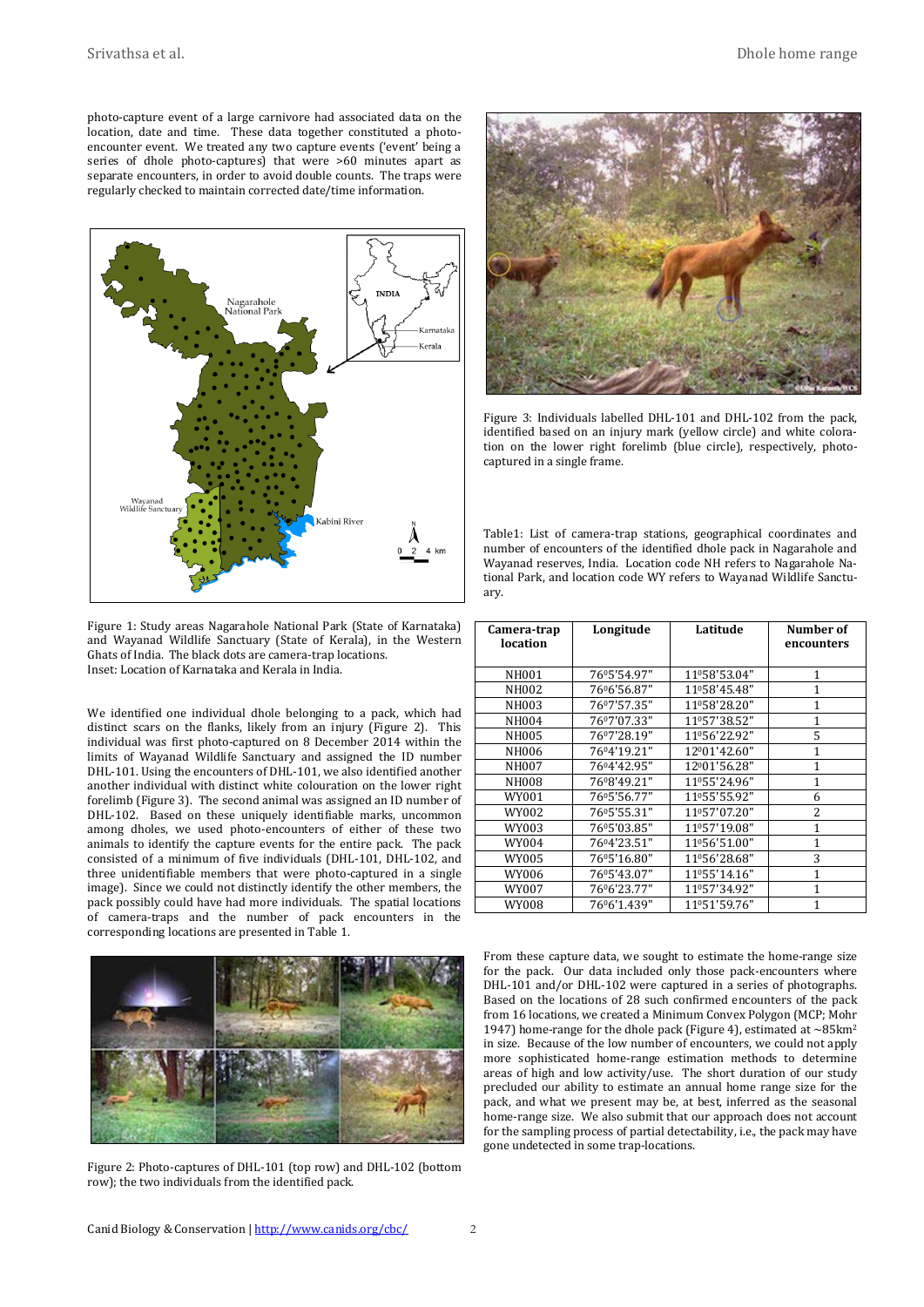

Figure 4: Spatial locations of camera-trap stations and locations of photo-encounters of the identified pack. The red dots indicate the number of photo-encounters and the bounds represent a Minimum Convex Polygon (MCP) for the pack.

Home-range size in dholes may vary as a function of densities of prey species, and possibly other habitat characteristics, as well as pack size (Table 2). For example, dholes in central India have large annual home-ranges, between 40–200km2, generally showing seasonal variations (Acharya et al. 2010). Studies from southeast Asia suggest that smaller packs in tropical forests of Thailand have home-range sizes between 50 and 100km2 (Grassman et al. 2005, Jenks et al. 2012). In the central part of Western Ghats (our study area), dhole packs appear to have much smaller home-range sizes (seasonally 20– 60km2; Johnsingh 1982, Venkataraman et al. 1995, Karanth and Sunquist 2000), a likely consequence of high densities of ungulate prey in these well-protected deciduous forest reserves (Karanth et al. 2004). Our estimate presented here is much larger compared to that reported by Karanth and Sunquist (2000), who estimated home-range size of  $\sim$ 27km<sup>2</sup> for a pack of dholes from an adjacent area in Nagarahole between 1988-1991. This is probably an underestimate, because their study relied completely on opportunistic sightings of the pack.

Most dholes do not have distinct identifiable natural markings. This restricts our ability to apply powerful methods used in marked animal studies (Williams et al. 2002) to examine dhole ecology. Although radio-telemetry methods can generate reliable data for estimating home-range size, habitat-use and activity patterns, their application is limited because they are labour-intensive, expensive, and must resolve difficulties of safe capture, immobilization and handling of relatively delicate animals like dholes (Hebblewhite and Haydon 2010). Therefore, the focus of many studies of dholes has shifted to the use of non-invasive sign survey methods (Srivathsa et al. 2014). We note that very few studies have utilized information from camera-trap surveys to obtain estimates of home-range sizes for the focal species (e.g., Maffei et al. 2005, Gil-Sánchez et al. 2011). The approach we have used can potentially be applied to understand spatial ecology of dholes and other rare carnivores that do not have natural markings, based on identification of some individuals from incidental injuryrelated marks or other uncommon pelage patterns.

| <b>Authors</b>                                                                               | Location                      | Habitat of<br>study area                         | <b>Prey species</b>                                                                | Study<br>duration                              | Pack size<br>(adults)     | Home-range<br>size (km <sup>2</sup> ) | <b>Methods</b>                                             |  |
|----------------------------------------------------------------------------------------------|-------------------------------|--------------------------------------------------|------------------------------------------------------------------------------------|------------------------------------------------|---------------------------|---------------------------------------|------------------------------------------------------------|--|
| Johnsingh<br>1982                                                                            | Bandipur,<br>India            | Dry deciduous<br>forest-<br>savannah<br>woodland | Same as<br>current study                                                           | 1976-1978                                      | $5 - 11$                  | 20                                    | Direct<br>observations                                     |  |
| Venkataraman<br>et al. 1995                                                                  | Mudumalai.<br>India           | Dry deciduous<br>- dry thorn<br>forest           | Same as<br>current study <sup>\$</sup>                                             | 1990-1992                                      | $4 - 10$<br>$3 - 15$      | 83.3<br>54.2                          | <b>Direct</b><br>observations                              |  |
| Karanth and<br>Sunquist 2000                                                                 | Nagarahole,<br>India          | Mixed<br>deciduous<br>forest                     | Same as<br>current study                                                           | 1988-1991                                      | $\overline{7}$            | 23.4                                  | Direct<br>observations;<br>95%MCP                          |  |
| Grassman et al.<br>2005                                                                      | Phu Khieo,<br>Thailand        | Mixed<br>evergreen<br>forest                     | Low densities<br>of mid-large<br>size ungulates*                                   | 2000-2002<br>4 months<br>14 months             | 5<br>8                    | 12<br>49.5                            | Radio<br>telemetry;<br>95%MCP                              |  |
| Acharya et al.<br>2010                                                                       | Pench, India                  | Dry deciduous<br>forest                          | High densities<br>of mid-large<br>size ungulates                                   | 2002-2004<br>5 months<br>11 months<br>7 months | $3 - 12$<br>$1 - 3$<br>14 | 79.9-202.8<br>26.1-105<br>64.8-66.4   | Radio teleme-<br>try;<br>95%MCP                            |  |
| Jenks et al.<br>2012                                                                         | Khao Ang Rue<br>Nai. Thailand | Lowland<br>rainforest                            | Low, declining<br>population of<br>mid-large<br>sized<br>ungulates <sup>\$\$</sup> | 2008-2010                                      | 6                         | 100                                   | Estimated<br>from camera<br>trap images of<br>a known pack |  |
| *Karanth et al. 2004; *Venkataraman et al. 1995; *Grassman et al. 2005; **Jenks et al. 2012. |                               |                                                  |                                                                                    |                                                |                           |                                       |                                                            |  |

Table 2: A review of home-range size estimates for dhole packs from across the species' geographic range, based on published literature.